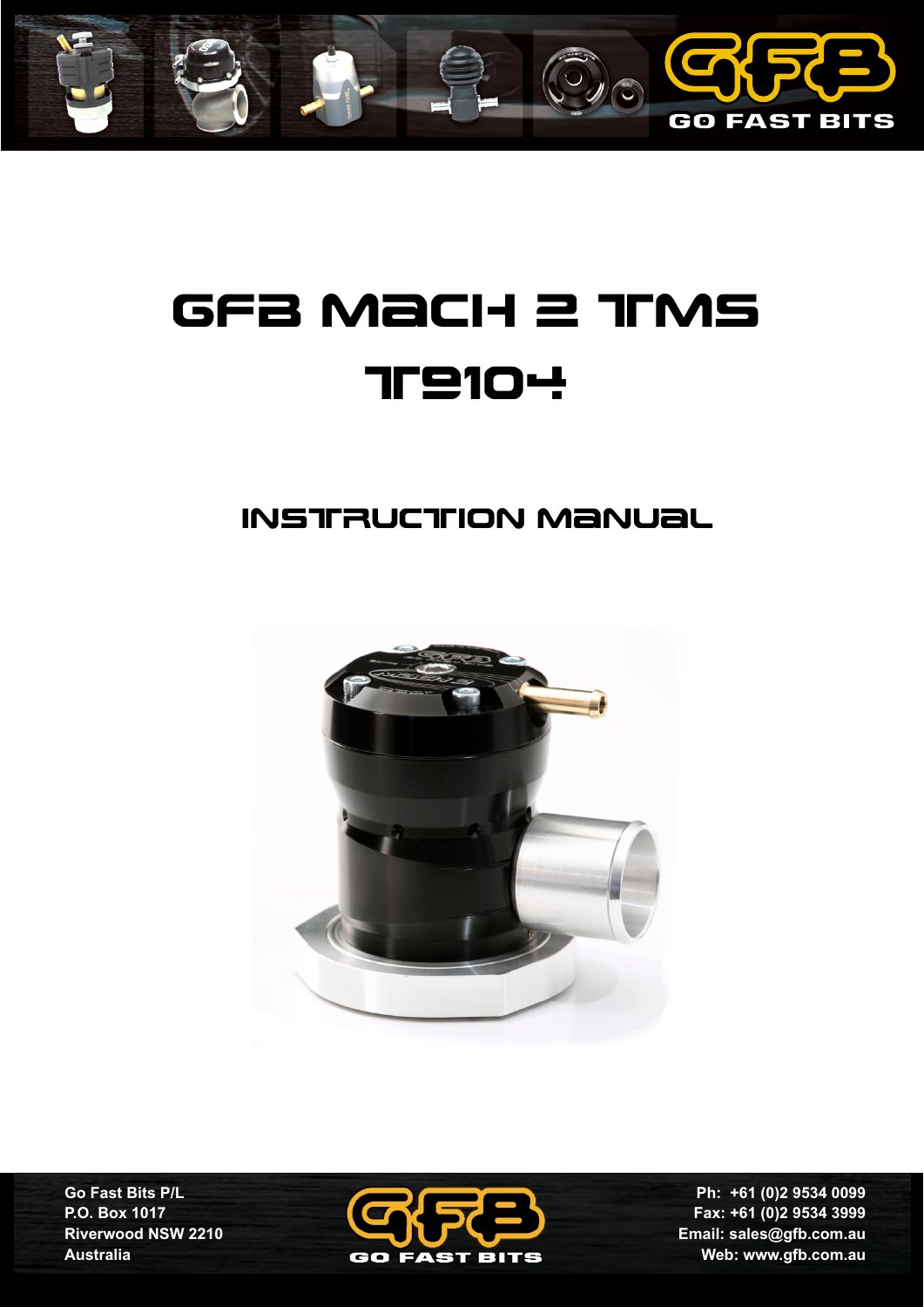#### MacH 2 INSTRULATION

For Nissan Silvia/200SX S14-15 models. Please read the operation notes BEFORE installation.

1) Unclamp the battery and remove it. This will make access much easier, but before doing so check that it will not affect any aftermarket alarm, stereo or other electrical accessories.

2) Loosen the hose clamps shown opposite. Using a 10mm socket, undo the two mounting bolts holding the factory valve to its bracket. The second bolt is much easier to undo if the rubber recirc hose is removed from the valve and bent out of the way.

3) Remove the vacuum hose from the top of the factory valve (this hose is a tight fit, try using a flat screwdriver to push the hose off, rather than pulling it).

4) Pull the plastic pipe off its fitting on the intercooler pipe so that the factory valve and plastic pipe can be removed as shown.

5) Remove the factory valve from the lower elbow by undoing the 3 screws on the underside of the flange.

6) Position the GFB Mach 2 onto the elbow, ensuring that the orange factory oring found between the valve and elbow is re-used, and the locating pin and matching hole on the Mach 2 flange line up.

7) Rotate the Mach 2 so that the recirc outlet points in the same direction as it does on the factory valve, then use the factory screws to clamp it firmly to the flange.

8) Replace the assembly back into the factory position in the reverse order of removal.

9) Double-check all hose clamps are replaced and tightened, and then re-install the battery.







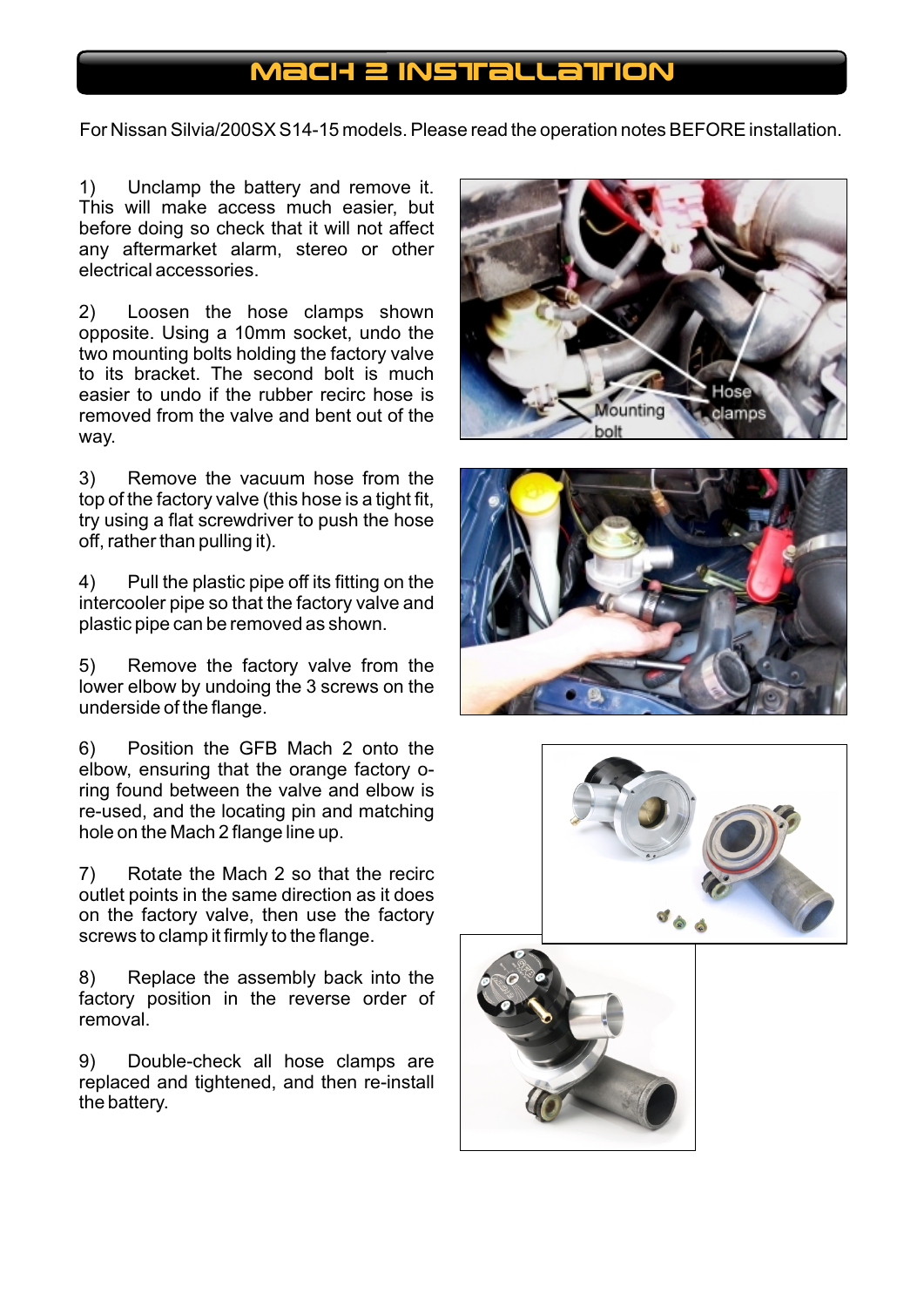#### ADJUSTING THE SPRING P

## **PLEASE NOTE!**

Contrary to popular belief, the spring pre-load **DOES NOT need to be adjusted for different boost pressures**. The Mach 2 will stay shut under full throttle conditions *regardless of boost pressure* or spring pre-load.

Rather, the spring pre-load affects how easily the valve opens when you lift the throttle, and how long it stays open when it vents.

The screw in the centre of the head is the spring adjustment. Use the supplied 5mm hex key to make adjustments.

The softest spring setting is achieved when the adjustment screw is 3mm above the head of the valve as shown to the right. Do not set the screw more than 3mm above the head.



Unlike an atmosphere-venting BOV, the spring pre-load on a fully recirculated valve does not

need to be adjusted to prevent stalling or backfiring, since all of the vented air is recirculated.

It is possible to use the Mach 2 straight out of the box without any spring pre-load adjustments, however you can use the adjustment to fine-tune throttle response. Generally speaking, the hardest spring pre-load you can run without causing compressor surge (fluttering sound when lifting off the throttle) is ideal.

- To set the spring pre-load for maximum throttle response:<br>• Set the spring to the hardest setting (adjust the screw a
- Set the spring to the hardest setting (adjust the screw all the way down).<br>• Start the car and drive it until it is warm, and make sure the A/C is off.
- ?Start the car and drive it until it is warm, and make sure the A/C is off. Accelerate moderately in a high gear to about 3000RPM and then ease off the accelerator, keeping the clutch engaged - these are the conditions most likely to cause compressor surge. If you hear a fluttering sound as you lift off, turn the adjustment screw in the "-" direction one turn at a time until the noise disappears. This is now the ideal setting for best throttle response.

Note that all cars have a different threshold for compressor surge, so it is possible that you may be able to leave the valve in the hardest setting without hearing surge.

Don't be afraid to experiment with the spring pre-load adjustment, you can't cause any damage by doing so, and getting the setting right to suit your car can help to optimise throttle response.